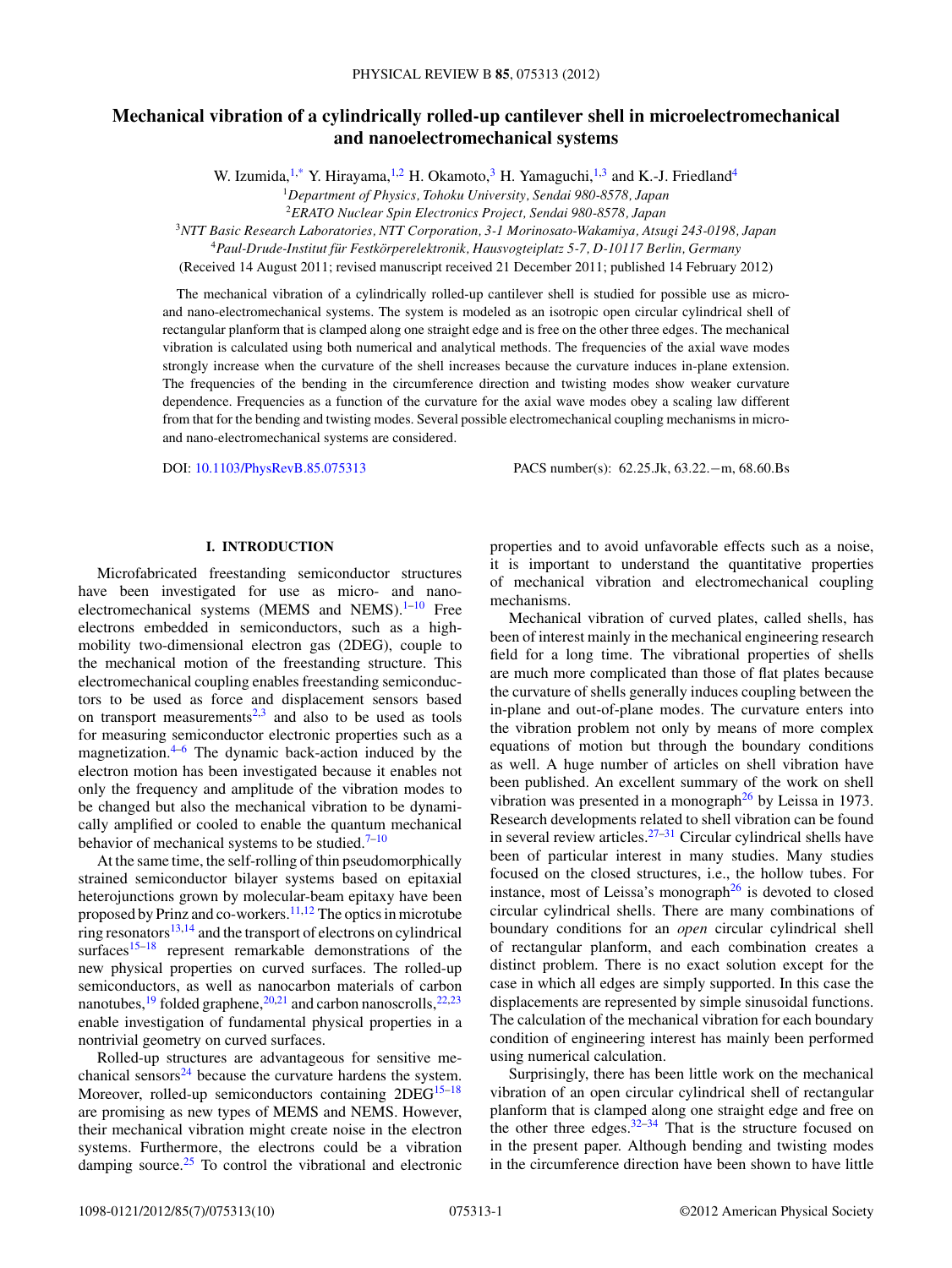<span id="page-1-0"></span>curvature dependence, modes involving waves in the axis direction show a considerable frequency increase when curvature is induced. $32$  However, the numerical calculations have been done for very limited parameter cases[.32–34](#page-9-0) Therefore, we are still far from a quantitative and comprehensive understanding of the mechanical vibration of a cantilevered open circular cylindrical shell of rectangular planform. That is, there is still limited knowledge about the functional form of the frequency for various parameters.

In this paper we report on our theoretical study of the vibrational properties of a cylindrically rolled-up cantilever shell. We focus on the effects of the curvature on mechanical vibration. Several electromechanical coupling effects are also discussed.

The rolled-up structure is modeled as an isotropic onestraight-edge-clamped open circular cylindrical shell using Flügge shell theory. The mechanical vibrations are calculated numerically by the Rayleigh-Ritz method. Analytical calculations with perturbation analysis and simplified effective one-dimensional equations of motion are also performed as complementary methods. Modes involving waves in the cylinder axis direction, called here axial wave modes, have higher frequencies when the curvature of the structure is larger because the curvature induces in-plane extension. In contrast, bending in the circumference direction and twisting modes have weaker curvature dependence because of inextension. The axial wave modes obey a scaling law different from that of the bending and twisting modes. The theoretical study of vibrational properties described in this paper is applicable not only to micro- and nanomechanics but also to macroscale isotropic one-straight-edge-clamped open circular cylindrical shells. Capacitive coupling, deformation potential, and magnetically induced coupling are briefly discussed for the electromechanical coupling effects.

This paper is organized as follows. In Sec. II, the system is formulated. In Sec. [III,](#page-2-0) numerical results are shown as a function of the curvature. To enable the curvature effects to be better understood, analytical results are presented. In Sec. [IV,](#page-5-0) possible electromechanical coupling mechanisms are briefly discussed. Discussion of experiments and summary of the key points are given in Sec. [V.](#page-6-0) Explanations of the derivation of strain energy, the boundary conditions of the system, and the perturbation analysis are given in Appendices [A–](#page-7-0)[C,](#page-8-0) respectively.



FIG. 1. Model of cantilevered circular cylindrical shell of rectangular planform. Cylindrical coordinates are denoted by  $(x, \theta, z)$ , and surface coordinates at middle surface are denoted by (*x,y,z*). The *x* axis is in the axis direction, the *y* axis is in the circumference direction, and the *z* axis is in the direction normal to the cylinder surface.

#### **II. STRAIN ENERGY AND EQUATION OF MOTION**

In this section we show the strain energy and the equation of motion for our system using Flügge shell theory. The formulation is well described elsewhere, e.g., in Leissa's monograph.<sup>[26](#page-9-0)</sup> Explanations of the formulation for the strain energy and the boundary conditions are given in Appendices [A](#page-7-0) and [B,](#page-7-0) respectively.

The rolled-up structure is modeled as a one-side clamped open circular cylindrical shell with constant thickness *h*. The structure is made by rolling up a rectangular cantilevered plate. The geometry of the system is schematically shown in Fig. 1. Here we introduce cylindrical coordinates  $(x, \theta, z)$ . The *x* axis is in the cylinder axis direction,  $\theta$  is the angle in the circumference direction, and the *z* axis is in the direction normal to the cylinder surface. The origin of the *z* coordinate is the middle surface of the shell. The radius of curvature at the middle surface is *R*. The length along the *x* direction is  $\ell_x$ , and the arc length of the middle surface along the  $\theta$  direction is  $\ell_{\nu}$ . The clamped end is located at  $\theta = 0$  along the *x* axis, the three free boundaries are located at  $x = \pm \ell_x/2$ , and  $\theta = \ell_y/R$ . We also introduce coordinate  $y = R\theta$  on the middle surface.

Using the theory of thin shells for small displacement and the Kirchhoff-Love approximation, we write the strain energy with displacements  $u$ ,  $v$ , and  $w$  in the  $x$ ,  $y$ , and  $z$  directions, respectively, at the middle surface as

$$
U = \frac{1}{2} \int dx dy \left\{ C \left[ \left( \frac{\partial u}{\partial x} \right)^2 + \left( \frac{\partial v}{\partial y} + \frac{w}{R} \right)^2 + 2v \frac{\partial u}{\partial x} \left( \frac{\partial v}{\partial y} + \frac{w}{R} \right) \right] + \frac{1 - v}{2} C \left( \frac{\partial u}{\partial y} + \frac{\partial v}{\partial x} \right)^2
$$

$$
+ D \left[ \left( \frac{\partial^2 w}{\partial x^2} \right)^2 + \left( \frac{\partial^2 w}{\partial y^2} + \frac{w}{R^2} \right)^2 + 2 \frac{\partial^2 w}{\partial x^2} \left( v \frac{\partial^2 w}{\partial y^2} - \frac{1}{R} \frac{\partial u}{\partial x} - \frac{v}{R} \frac{\partial v}{\partial y} \right) \right]
$$

$$
+ \frac{1 - v}{2} D \left[ \left( \frac{\partial^2 w}{\partial x \partial y} + \frac{1}{R} \frac{\partial u}{\partial y} \right)^2 + 3 \left( \frac{\partial^2 w}{\partial x \partial y} - \frac{1}{R} \frac{\partial v}{\partial x} \right)^2 \right],
$$
(1)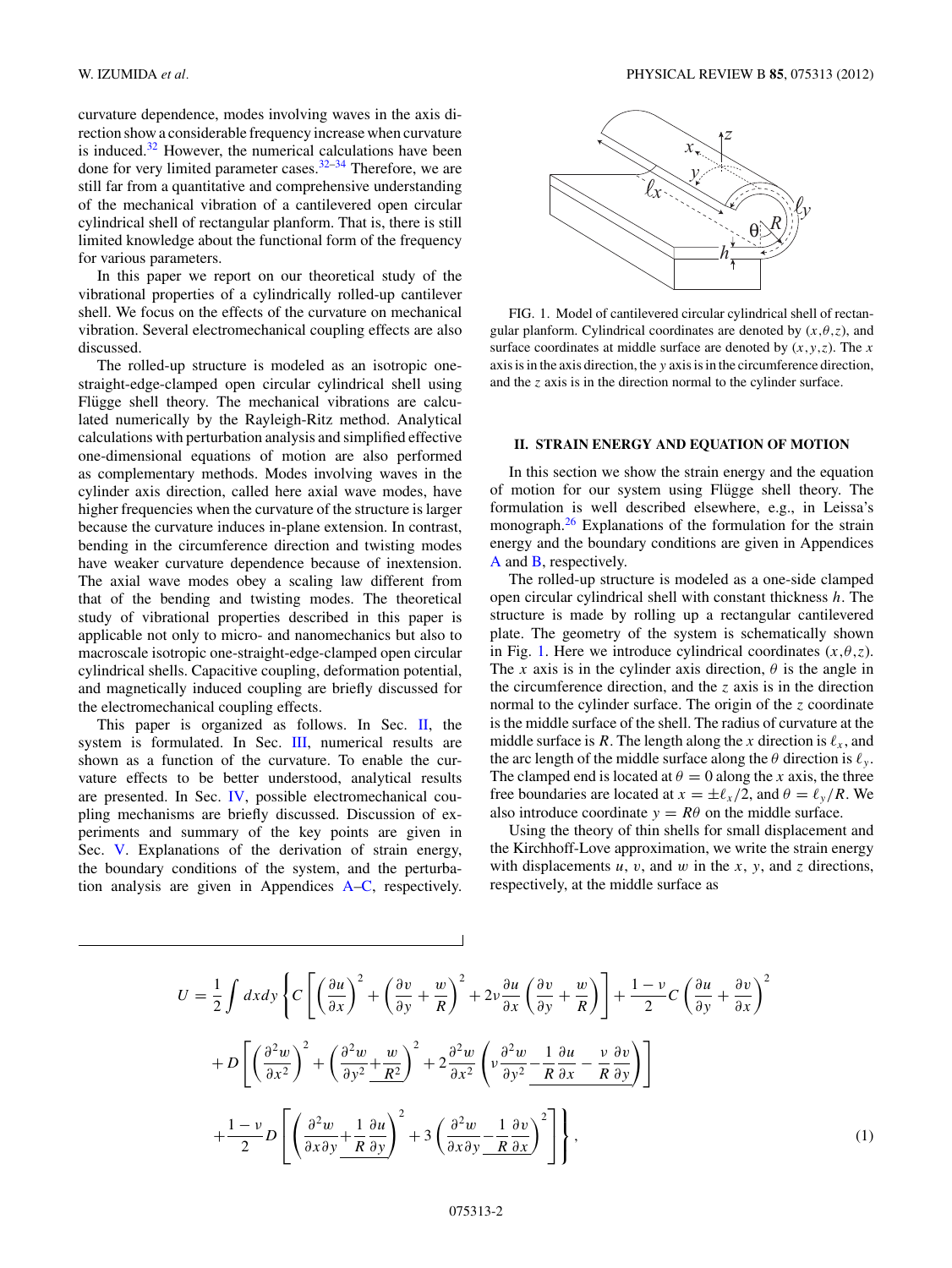<span id="page-2-0"></span>where  $C = Eh/(1 - v^2)$ ,  $D = Ch^2/12$ , *E* is the Young modulus, and *ν* is the Poisson ratio. The present theory is based on the continuum theory and is applicable to vibrations of wavelength much larger than atomic scale. Although there is anisotropy for materials such as semiconductors, here we treat our structure as being made of an isotropic elastic material for simplicity. The vibrational properties are well described by a model of an isotropic single material even for semiconductor MEMS and NEMS containing multiple layers. (See for example the reports by Yamaguchi *et al.*[25,35\)](#page-9-0) The strain energy of Eq.  $(1)$  is known as Flügge strain energy. For the infinitely small curvature case  $(1/R \rightarrow 0)$ , Eq. [\(1\)](#page-1-0) gives the strain energy for a flat plate. The first line of Eq.  $(1)$ shows the extended terms for the in-plane strain energy, and the second and third lines show the extended terms for the out-of-plane strain energy. Eliminating the underlined terms in Eq. [\(1\)](#page-1-0) gives the strain energy for the shallow shell (or Donnell's) approximation. A typical rolled-up structure of the pseudomorphically strained semiconductor is relaxed by self-rolling, and its equilibrium structure is a cylinder. $36$  That is, the total initial stress has already been relaxed and the strain energy for small displacements is written with the second order of expansion of the displacements from the static position, as shown in Eq.  $(1)$ .<sup>[37](#page-9-0)</sup> The kinetic energy is given by

$$
T = \frac{1}{2} \int dx \int d\theta \int_{-h/2}^{h/2} (R + z) dz \rho (\dot{u}^2 + \dot{v}^2 + \dot{w}^2)
$$
  
= 
$$
\frac{1}{2} \int dx dy \rho h (\dot{u}^2 + \dot{v}^2 + \dot{w}^2),
$$
 (2)

where  $\rho$  is the mass density. Both *U* and *T* are expressed with the displacements on the middle surface. That is, the problem is reduced to a two-dimensional problem on a curved surface of *xy* coordinates.

By using Hamilton's principle, i.e., minimizing action  $\delta \int dt (T - U) = 0$  for a given geometrical configuration, one gets the equation of motion and the boundary conditions for  $(u, v, w)$ . The equation of motion is written as

$$
\rho \frac{\partial^2}{\partial t^2} u(r,t) = -\frac{E}{1 - v^2} (\hat{L}_0 + \hat{L}') u(r,t),\tag{3}
$$

where  $\mathbf{u} = (u, v, w)^T$ , and

$$
\hat{L}_0 = \begin{pmatrix}\n-\frac{\partial^2}{\partial x^2} - \frac{1-\nu}{2} \frac{\partial^2}{\partial y^2} & -\frac{1+\nu}{2} \frac{\partial^2}{\partial x \partial y} & 0 \\
-\frac{1+\nu}{2} \frac{\partial^2}{\partial x \partial y} & -\frac{1-\nu}{2} \frac{\partial^2}{\partial x^2} - \frac{\partial^2}{\partial y^2} & 0 \\
0 & 0 & \frac{h^2}{12} \left(\frac{\partial^4}{\partial x^4} + 2 \frac{\partial^4}{\partial x^2 \partial y^2} + \frac{\partial^4}{\partial y^4}\right)\n\end{pmatrix},
$$
\n(4)

$$
\hat{L}' = \hat{L}_{\rm D} + \hat{L}_{\rm F},\tag{5}
$$

$$
\hat{L}_{\rm D} = \frac{1}{R} \begin{pmatrix} 0 & 0 & -\nu \frac{\partial}{\partial x} \\ 0 & 0 & -\frac{\partial}{\partial y} \\ \nu \frac{\partial}{\partial x} & \frac{\partial}{\partial y} & \frac{1}{R} \end{pmatrix},\tag{6}
$$

$$
\hat{L}_{\rm F} = -\frac{h^2}{12R^2} \begin{pmatrix} \frac{1-\nu}{2} \frac{\partial^2}{\partial y^2} & 0 & -R \frac{\partial^3}{\partial x^3} + \frac{1-\nu}{2} R \frac{\partial^3}{\partial x \partial y^2} \\ 0 & 3 \frac{1-\nu}{2} \frac{\partial^2}{\partial x^2} & -\frac{3-\nu}{2} R \frac{\partial^3}{\partial x^2 \partial y} \\ R \frac{\partial^3}{\partial x^3} - \frac{1-\nu}{2} R \frac{\partial^3}{\partial x \partial y^2} & \frac{3-\nu}{2} R \frac{\partial^3}{\partial x^2 \partial y} & -\left(2 \frac{\partial^2}{\partial y^2} + \frac{1}{R^2}\right) \end{pmatrix} . \tag{7}
$$

As shown in Eqs.  $(5)-(7)$ ,  $\hat{L}'$  is the curvature-induced term. Eliminating  $\hat{L}_F$  in  $\hat{L}'$  gives the equation for the shallow shell approximation. The boundary conditions for our system are summarized in Appendix [B.](#page-7-0)

For the oscillating solution,  $u(r,t) = u(r)e^{i\omega t}$ , the equation of motion, Eq.  $(3)$ , is written as an eigenvalue equation:

$$
(\hat{L}_0 + \hat{L}')u(r) = \Lambda u(r), \qquad (8)
$$

where

$$
\Lambda = \frac{\rho}{E/(1 - \nu^2)} \omega^2.
$$
\n(9)

Instead of solving Eq.  $(8)$  with the boundary conditions, the Rayleigh-Ritz method, a variational method to minimize the action with a finite number of bases, has often been used for complicated models. In this paper, we use the Rayleigh-Ritz method to calculate the eigenfunctions and eigenfrequencies numerically. As complementary methods, we also analytically calculate the eigenfunctions and eigenfrequencies with a perturbation method and effective one-dimensional equations of motion.

## **III. EFFECTS OF CURVATURE ON EIGENFREQUENCY**

## **A. Numerical analysis**

The eigenfrequencies are calculated numerically by using the Rayleigh-Ritz method. Polynomial functions are chosen as the base functions. They satisfy a fixed boundary condition along the  $y = 0$  edge:

$$
u(x,0) = v(x,0) = w(x,0) = \partial_y w(x,0) = 0. \tag{10}
$$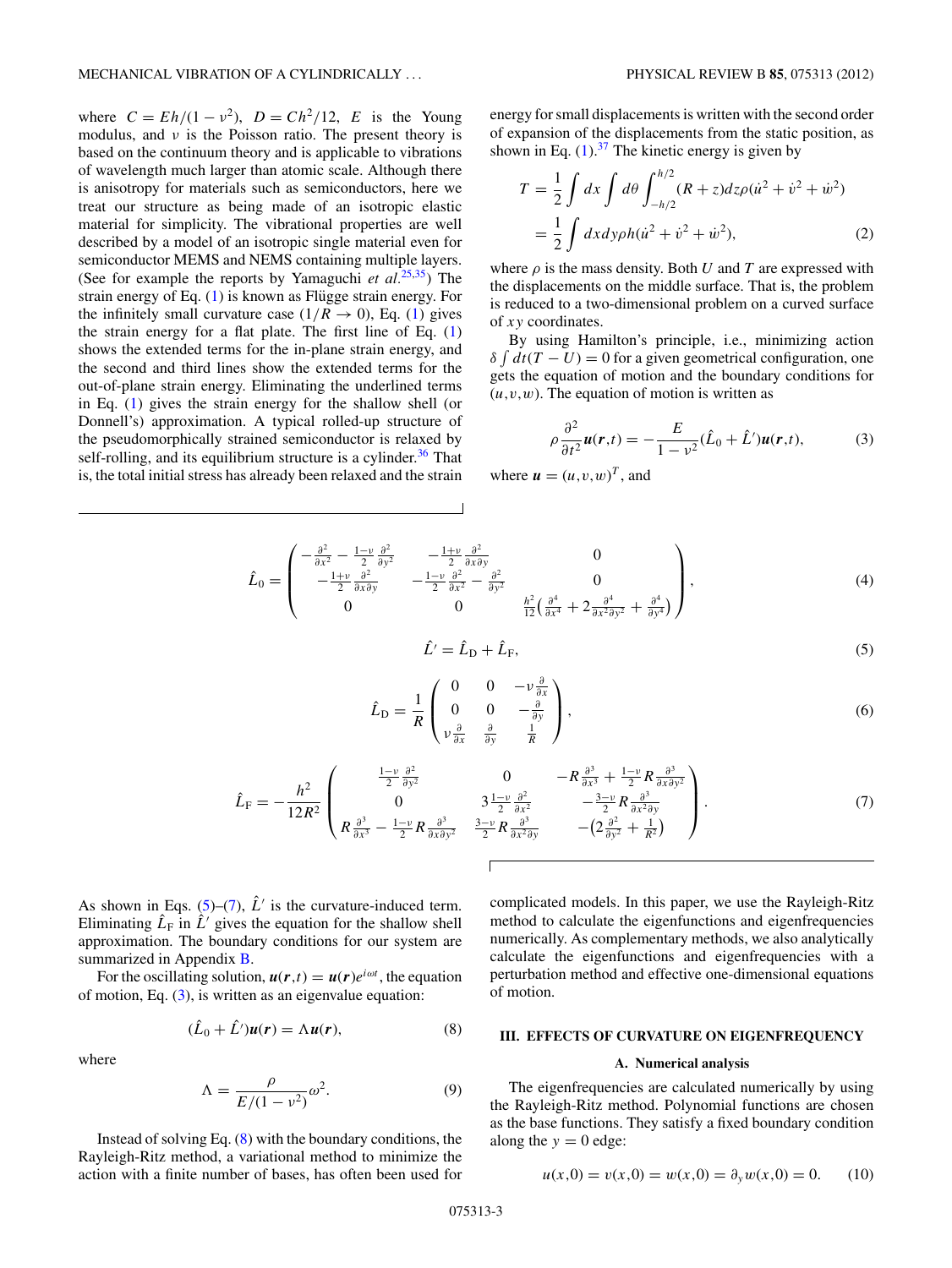<span id="page-3-0"></span>

Before discussing the numerical results, we should point out that a scaling law holds for the frequency; i.e., the frequency for each mode is inversely proportional to the system size for the same aspect ratio,  $\omega \propto [L^{-1}]$ . Hereafter, the unit of length is chosen to be  $\ell_y$ . We use  $\xi = \ell_x/\ell_y$ ,  $\eta = h/\ell_y$ , and  $r = R/\ell_y$ for the normalized lengths.

The calculated eigenfrequencies as a function of curvature are shown in Fig. 2. The frequencies are normalized by the fundamental eigenfrequency of the bending mode for a wide flat cantilever plate:

$$
\omega_1^{(0)} = h \left(\frac{\lambda_1^{(0)}}{\ell_y}\right)^2 \sqrt{\frac{E}{12(1 - \nu^2)\rho}},\tag{11}
$$

where  $\lambda_1^{(0)} = 1.875$ . The curvature dependence is shown up to  $1/r = 2\pi$ , at which point the two straight edges at  $\theta =$ 0 and  $\ell_y/R$  geometrically coincide. The aspect ratios are  $\xi = 2$  and  $\eta = 2 \times 10^{-3}$ , and the Poisson ratio is 0.31. The mode shapes for small  $(1/r = 1/300)$  and large  $(1/r = 5)$ curvature cases are also shown. Note that the normalized frequencies do not depend on the Young modulus or the mass density, but generally depend on the Poisson ratio as well as the aspect ratios  $(\xi, \eta, \text{ and } r)$ . This means that  $\Lambda$  in Eq. [\(8\)](#page-2-0) corresponds to the normalized frequency and that  $\Lambda$  is determined independently of *E* and *ρ*.

For the flat plane limit of  $1/r \rightarrow 0$ , the bending mode in the *y* direction and the twisting mode correspond to the fundamental and second modes, respectively. The third and fourth modes are the wave modes in the *x* axis, so the fifth and sixth modes are the second bending and twisting modes, respectively, for this parameter set.

From Fig. 2, one can clearly see two types of curvature effects. When the curvature increases, the eigenfrequencies for the axial wave modes increase even for a small curvature. In contrast, those for the bending and twisting modes remain almost constant. For the large curvature  $(1/r > 1)$ , the eigenfrequencies for these modes show curvature dependence: Those for the lower modes increase as the curvature increases whereas those for the higher modes decrease. Note that the

FIG. 2. Eigenfrequencies as a function of curvature. Eigenfrequencies are normalized by fundamental eigenfrequency for wide flat cantilever plate,  $\omega_1^{(0)}$ . Horizontal axis,  $1/r$ , is curvature normalized by  $1/\ell_y$ . Aspect ratios for parameters are  $\xi = \ell_x/\ell_y = 2$  and  $\eta = h/\ell_y = 2 \times 10^{-3}$ , and Poisson ratio  $\nu =$ 0*.*31. Insets show larger scale near the arrows. Mode shapes for  $1/r = 1/300$  [(a)–(f)] and  $1/r = 5$  [(g)–(j)] are shown beside corresponding frequencies. Two straight edges geometrically coincide at  $1/r = 2\pi$ .

second twisting mode, labeled (f), shows anticrossing with the axial wave mode labeled (d) around  $1/r \sim 2 \times 10^{-2}$  and that the twisting mode connects to the mode labeled (j) when the curvature increases. The anticrossing can also be seen between modes (c) and (e) around  $1/r \sim 10^{-1}$  although the splitting is smaller. In both cases, the coupled mode functions have the same symmetry with respect to the *x* axis [even-even for modes (c) and (e), odd-odd for modes (d) and (f)]. The splitting is larger for the modes with higher oscillation in *x* axis. In contrast, only crossing occurs between modes (d) and (e) and modes (c) and (f) because of the even-odd characteristic of the function set.

As shown in the previous section, the in-plane and out-ofplane modes are no longer separated at the finite curvature. The numerical results show two types of curvature dependence: (I) having higher frequency for the axial wave modes, (II) remaining almost constant for the bending and twisting modes. These two types of curvature dependence are intuitively understandable, and have been shown in previous publications with limited numerical data. $32,33$  In the following subsections, the curvature dependence is discussed in more detail along with a perturbation analysis and effective onedimensional models. The frequencies as a function of the curvature for the axial wave modes are shown to obey a scaling law different from that for the bending and twisting modes.

#### **B. Perturbation analysis**

For further quantitative and physical discussion of the numerical calculation above, we apply perturbation analysis to the equation of motion. The curvature effect is estimated by considering  $\hat{L}^{\prime}$  as the perturbation of  $\hat{L}_0$  in Eq. [\(8\)](#page-2-0). For this analysis, we consider the perturbation for plane wave with wave vector  $\mathbf{k} = (k_x, k_y)$ , which is the eigenfunction in the periodic boundary condition, within the shallow shell approximation for simplicity. The derivation of the results shown in this subsection is given in detail in Appendix [C.](#page-8-0)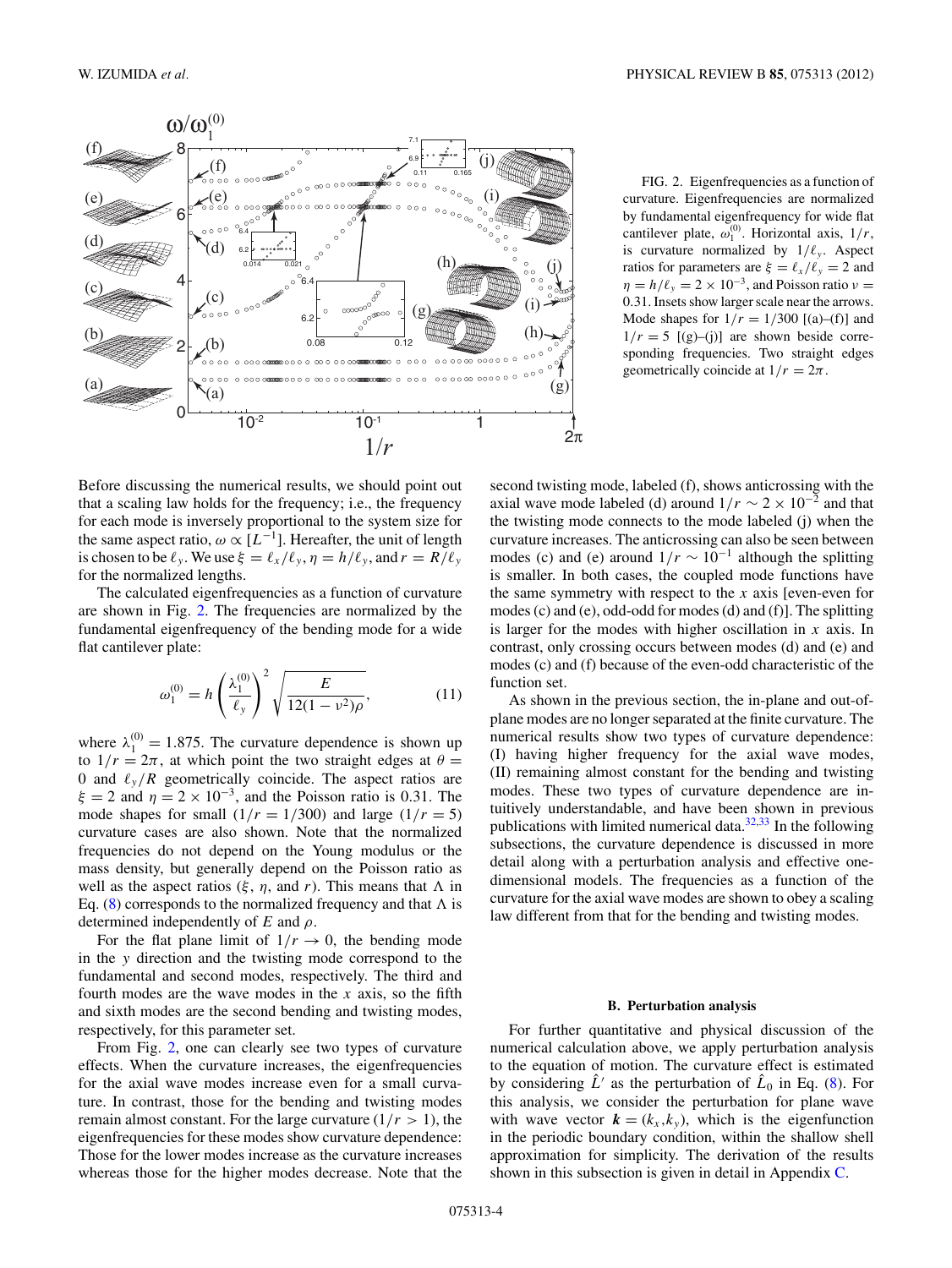<span id="page-4-0"></span>

FIG. 3. Normalized frequencies for axial wave modes as function of  $1/\eta r$  for three aspect ratios: (a)  $\xi = 2$ , (b)  $\xi = 3$ , (c)  $\xi = 4$ . Results for five thicknesses of *η* are shown. Poisson ratio  $ν = 0.31$ . Dashed lines are curves fitting analytical expression, Eq. (13).

The eigenfrequency of the out-of-plane mode for the plane wave is given by

$$
\omega_{\rm OP}^{(0)} = hk^2 \sqrt{\frac{E}{12(1 - v^2)\rho}},\tag{12}
$$

where  $k = \sqrt{k_x^2 + k_y^2}$ . At finite curvature, the in-plane and out-of-plane modes are no longer separated. The curvatureinduced frequency modification is evaluated within the secondorder perturbation of the curvature as

$$
\omega_{\rm OP} = \omega_{\rm OP}^{(0)} \sqrt{1 + 12(1 - \nu^2) \frac{k_x^4}{k^8 h^2 R^2}}.
$$
 (13)

See Appendix [C](#page-8-0) for the derivation. A corresponding expression is obtained by neglecting the tangential inertia terms in the shallow shell approximation for the all-edges-simplysupported boundary condition<sup>38</sup> or for the closed cylindrical shell with the both-ends-simply-supported condition.<sup>[26](#page-9-0)</sup> As shown in Eq. (13), the curvature modification appears as  $1/R<sup>2</sup>$ , and the effect is larger for a larger  $k_x$ . Note that the curvature effect does not appear for the  $k_x = 0$  modes, only for the axial wave modes. Also note that the  $k_x = 0$  modes correspond to the bending modes. These behaviors agree with the numerical calculation results shown in Fig. [2.](#page-3-0)

Let us consider the curvature dependence of the frequencies for the axial wave modes from Eq.  $(13)$ . Although Eq.  $(13)$  is the expression for the plane wave, we could expect that (i) the normalized frequency is a function of *hR* and (ii) the vector set of *k* is given for each mode as an "effective" wave vector for the rolled-up cantilever shell. We confirm these nontrivial hypotheses by plotting the numerically calculated frequencies for the axial wave modes as a function of 1*/ηr* for various aspect ratios of  $\eta$  and  $\xi$  with  $\nu = 0.31$  in Fig. 3. The dashed lines show the fitting to Eq. (13) using  $\mathbf{k} = (k_x, k_y)$  as the fitting parameters. We strongly emphasize that the frequency as a function of the curvature for each mode is scaled by a single function of 1*/ηr* for given *ξ* , even for the larger curvature in which the expression of Eq.  $(13)$  deviates from the numerical calculation.

There is also a correction for the  $k_x = 0$  mode function. The corrections for the frequency cancel each other for the  $k_x = 0$ mode in this approximation. However, the  $k_x = 0$  out-of-plane

mode function is modified, and the following inextensionality relation is satisfied (see Appendix  $C$  for details):

$$
\frac{\partial v}{\partial y} + \frac{w}{R} = 0.
$$
 (14)

Note that the normal strain in the curved *y* direction is written as  $\varepsilon_y = \partial_y v + w/R$ . For the  $k_x \neq 0$  modes, in-plane extension is induced by the curvature, so the frequency is significantly enhanced. Note that the twisting modes can be classified neither as  $k_x = 0$  nor  $k_x \neq 0$  in the plane wave picture. The inextensionality relation is also applicable to twisting modes, as shown in the next subsection.

#### **C. One-dimensional vibration in circumference direction**

Here we focus on the bending and twisting modes. As shown in the numerical calculation, these modes show curvature dependence for larger curvatures; lower modes increase whereas higher modes decrease when the curvature increases. Here we show that effective one-dimensional models reproduce the numerical calculation quite well. A scaling law for these modes is also discussed.

For the bending modes, we make several assumptions: Inextensionality relations  $\partial_x u = 0$ ,  $\partial_y u + \partial_x v = 0$ ,  $\partial_y v + w/R =$ 0, and *x* dependence is neglected ( $\partial_x$ *u* = 0). By applying these assumptions to the strain energy of Eq. [\(1\)](#page-1-0) and using Hamilton's principle, we get a one-dimensional equation of motion:

$$
v^{(6)} + \frac{2v^{(4)}}{r^2} + \frac{v^{(2)}}{r^4} = \lambda^4 \left(v^{(2)} - \frac{v}{r^2}\right),\tag{15}
$$

with boundary conditions

$$
v = v' = v^{(2)} = 0, \quad (\psi = 0), \tag{16}
$$

$$
v^{(3)} + \frac{v'}{r^2} = v^{(4)} + \frac{v^{(2)}}{r^2}
$$
  
=  $v^{(5)} + \frac{2v^{(3)}}{r^2} + \left(\frac{1}{r^4} - \lambda^4\right)v' = 0, \quad (\psi = 1),$  (17)

where the dimensionless coordinate  $\psi = y/\ell_y$  is introduced, the derivative is for  $\psi$ , and

$$
\lambda^4 = \frac{12(1 - v^2)\rho}{E} \frac{\ell_y^4}{h^2} \omega^2.
$$
 (18)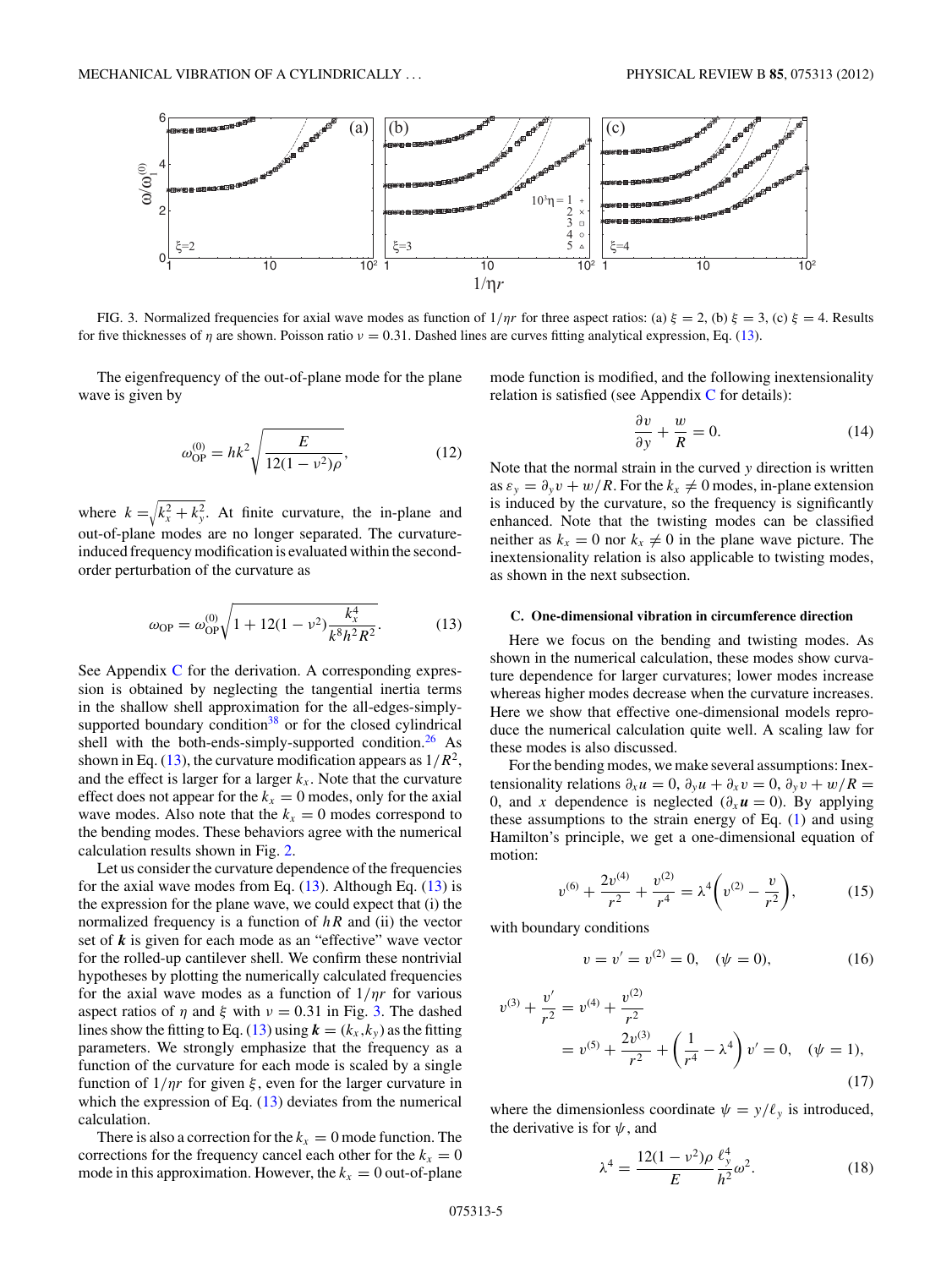<span id="page-5-0"></span>

FIG. 4. Normalized frequencies of lowest and first excited bending modes (b-1) and (b-2) and lowest and first excited twisting modes (tw-1) and (tw-2) for numerical calculation (plot points) as function of 1*/r* for various values of *ξ* and *η*. Poisson ratio  $\nu = 0.31$ . Frequencies for bending and twisting modes calculated using effective one-dimensional models are shown by dashed lines.

Note that the equation of motion of Eq.  $(15)$  has the same form as a curved beam (see for example the review article by Chidamparam and Leissa<sup>39</sup>). A general solution of Eq.  $(15)$ has the form

$$
v(\psi) = \sum_{j=1}^{N} (A_j \cos k_j \psi + B_j \sin k_j \psi),
$$
 (19)

where  $N = 3$  and  $k<sub>i</sub>$ 's are the roots of the equation

$$
k^{6} - \frac{2}{r^{2}}k^{4} + \left(\frac{1}{r^{4}} - \lambda^{4}\right)k^{2} - \frac{\lambda^{4}}{r^{2}} = 0,
$$
 (20)

which is given by substituting Eq.  $(19)$  into Eq.  $(15)$ . Similar to the straight cantilever problem, the eigenfrequencies are calculated by using the boundary conditions and then evaluating the roots of the determinant of the matrix for vector  $(A_1, \ldots, B_3)$ .

The frequencies calculated using Eqs.  $(15)$ – $(17)$  are plotted in Fig. 4. The numerical calculation of the bending modes is well reproduced by the one-dimensional equation of motion. The normalized frequencies for the numerical calculation perfectly follow function of 1*/r* independently of the values of *η* and *ξ*. This scaling law is derived that Eqs. [\(15\)](#page-4-0)–[\(17\)](#page-4-0) depend only on *r*. Note that the normalized frequency in the analytical expression is written as  $\omega/\omega_1^{(0)} = (\lambda/\lambda_1^{(0)})^2$ .

For the twisting modes, we make similar assumptions about the bending modes, i.e., the inextensionality relation and the antisymmetric mode shape of  $v(x, y) \propto xv(y)$ . We get a quasione-dimensional equation of motion:

$$
u^{(8)} + 2\left(\frac{1}{r^2} - \alpha\right)u^{(6)} + \left(\frac{1}{r^4} - \frac{4\alpha}{r^2}\right)u^{(4)} - \frac{2\alpha u^{(2)}}{r^4}
$$

$$
= \lambda^4 \left(u^{(4)} - \frac{u^{(2)}}{r^2} + \frac{\beta u}{r^2}\right), \tag{21}
$$

where  $\alpha = 12(1 - v)/\xi^2$ ,  $\beta = 12/\xi^2$ , and the boundary conditions are

for  $\psi = 0$ , and

$$
u^{(4)} + \frac{u^{(2)}}{r^2} = u^{(5)} + \left(\frac{1}{r^2} - 2\alpha\right)u^{(3)} - \frac{2\alpha u'}{r^2}
$$
  
=  $u^{(6)} + 2\left(\frac{1}{r^2} - \alpha\right)u^{(4)} + \left(\frac{1}{r^4} - \frac{2\alpha}{r^2} - \lambda^4\right)u^{(2)}$   
=  $u^{(7)} + 2\left(\frac{1}{r^2} - \alpha\right)u^{(5)} + \left(\frac{1}{r^4} - \frac{4\alpha}{r^2} - \lambda^4\right)u^{(3)}$   
 $-\frac{1}{r^2}\left(\frac{2\alpha}{r^2} - \lambda^4\right)u' = 0$  (23)

for  $\psi = 1$ . A general solution of Eq. (21) has the same form as Eq. (19) with  $N = 4$ .

In a similar way as for the bending modes, the frequencies of the twisting modes are calculated from Eqs.  $(21)$ – $(23)$ . They are also shown in Fig. 4. The numerical calculation of the twisting modes is well reproduced by the quasione-dimensional equation of motion, and the normalized frequencies are fitted by the function of  $1/r$  for the given *ξ* , independently of *η*.

We would like to emphasize that the scaling law of the functions of 1*/r* for the bending and twisting modes are in contrast to the scaling law of the functions of 1*/ηr* for the axial wave modes. More precisely, the curvature dependence of the normalized frequency  $\omega_j/\omega_1^{(0)}$  for each mode labeled *j* is written as  $\omega_{j_b}/\omega_1^{(0)} = f_{b,j_b}(1/r)$  for bending mode *j*<sub>b</sub>,  $\omega_{j_t}/\omega_1^{(0)} = f_{t,j_t}(1/r;\xi)$  for twisting mode  $j_t$ , and  $\omega_{j_a}/\omega_1^{(0)} =$  $f_{a,j_a}(1/\eta r;\xi)$  for axial wave mode  $j_a$ .

### **IV. ELECTROMECHANICAL COUPLING**

For microfabricated freestanding semiconductor structures used as micro- and nano-electromechanical systems, the coupling between the mechanical vibration and the 2DEG would affect both the vibrational and electrical properties. Here we briefly discuss several possible mechanisms of electromechanical coupling.

We first discuss a capacitive coupling mechanism. We consider a doping layer with a positive charge at  $z = d/2$  and a negatively charged 2DEG layer of the same absolute charge density with the doping layer at  $z = -d/2$ . We first consider a flat plate. A displacement causes a finite curvature of 1*/δr* in a local area, and this modifies the local capacitance per unit area:

$$
c = \frac{\varepsilon}{\delta r} \frac{1}{\ln \frac{1 + d/2\delta r}{1 - d/2\delta r}} \simeq \frac{\varepsilon}{d} \frac{1}{1 + \frac{d^2}{12\delta r^2}},\tag{24}
$$

where  $\varepsilon$  is the dielectric constant. The finite curvature at a position is written with displacement represented as  $\delta r^{-1} \simeq (d^2w/dy^2)$ . Therefore, the capacitive coupling energy density induced by the displacement can be expressed as

$$
\epsilon_{\rm c} = \frac{(ne)^2}{2c} - \frac{(ne)^2}{2c_{\delta r = \infty}} = \frac{n^2 e^2 d^3}{24\varepsilon} \left(\frac{d^2 w}{dy^2}\right)^2, \qquad (25)
$$

where *n* is the charge density and  $-e$  is the electron charge. This expression can be directly compared with the strain energy density,

$$
\epsilon_{\rm s} = \frac{Eh^3}{24(1 - v^2)} \left(\frac{d^2w}{dy^2}\right)^2.
$$
 (26)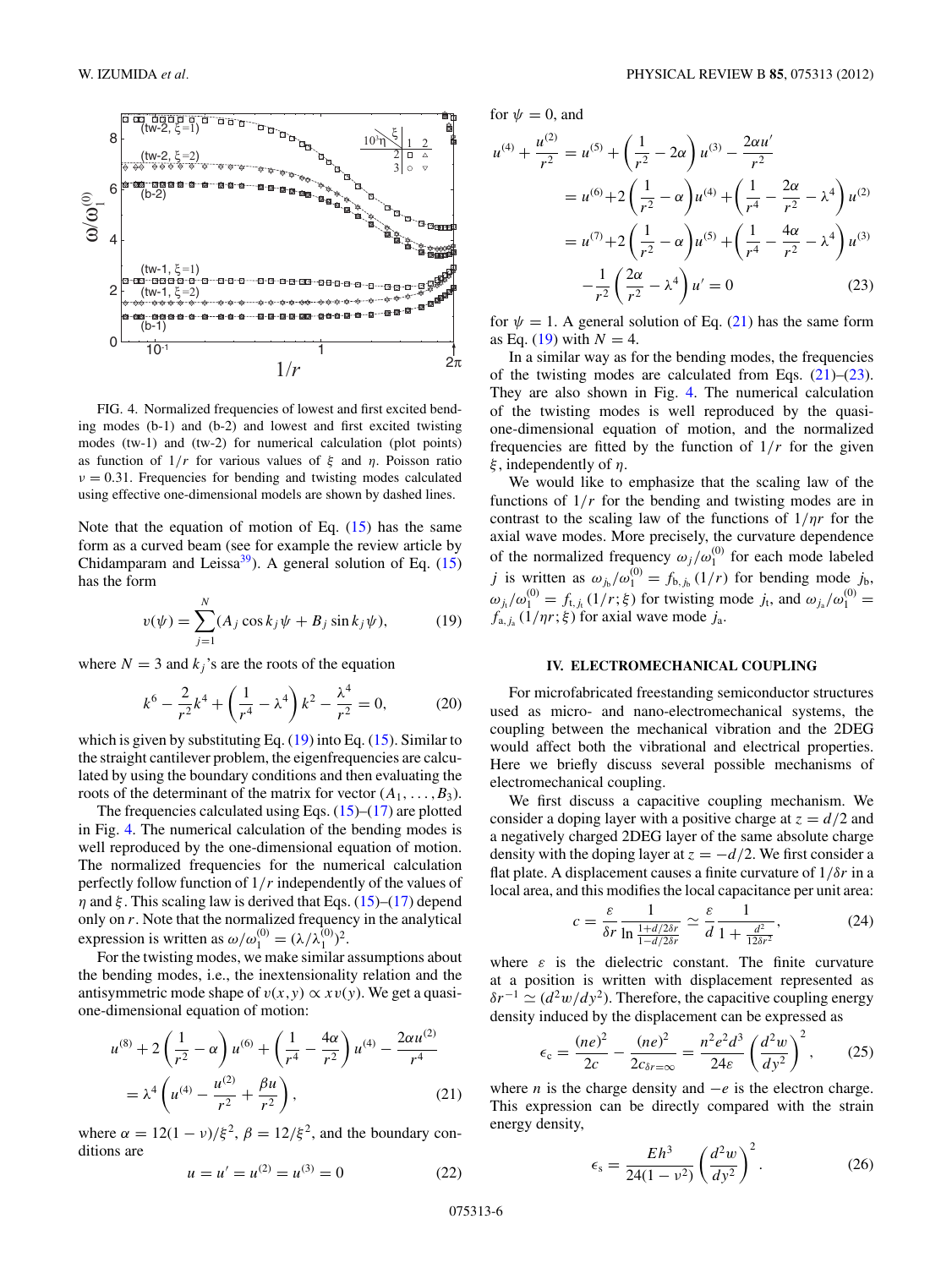<span id="page-6-0"></span>From Eqs.  $(25)$  and  $(26)$ , we can see that the capacitive coupling effect is larger for thinner plate,  $h \sim d$ . However, for typical systems with parameters  $n \sim 7 \times 10^{15}$  m<sup>-2</sup>,  $\varepsilon \sim 9 \times 10^{-11}$  N/V<sup>2</sup>,  $E \sim 9 \times 10^{10}$  N/m<sup>2</sup>, and  $v = 0.3$ , we can estimate the ratio as  $\epsilon_c/\epsilon_s \sim 10^{-7}$  for  $h \sim d$ .

For the rolled-up systems, the energy density is expressed in a manner similar to that for a flat plate: The corresponding expression is obtained by changing  $(d^2w/dy^2)$  in Eq. [\(25\)](#page-5-0) to  $(d^2w/dy^2 + w/R^2)$ . The strain energy density is expressed in the same manner. Therefore, we come to the same conclusion as for the flat plate. That is, the capacitive coupling has a negligible effect on the vibration frequency, even for a thin rolled-up plate. However, the coupling would significantly affect the electron systems. The prefactor in Eq.  $(25)$  is the order of eV for the parameters used above. A mechanical vibration with an amplitude of nm order and a wavelength of  $μ$ m order in a 10 × 10  $μ$ m area would induce a capacitive coupling energy of the order of sub-millielectron volt. This is the same order as that of typical single-particle energy separation and Coulomb interaction for mesoscopic electron systems. Therefore, the capacitive coupling could affect 2DEG systems, even for a flat plate.

Microscopic electron-vibration (i.e., phonon) interaction could show a mode dependence for the interaction effect. The interaction via the deformation potential is written as

$$
V = g \int \rho_{\rm e}(r) \Delta(r) dr, \qquad (27)
$$

where  $\rho_e(r)$  is the density of electrons,  $\Delta(r)$  is the local compression or extension, and *g* is the coupling constant. For the 2DEG layer at the *z* surface,

$$
\Delta(r) \simeq \frac{\partial u}{\partial x} + \frac{\partial v}{\partial y} + \frac{w}{R} - z \left( \frac{\partial^2 w}{\partial x^2} + \frac{\partial^2 w}{\partial y^2} \right). \tag{28}
$$

Let us consider the 2DEG layer near the middle surface at  $z = 0$ . For the bending and twisting modes, the potential would be negligible because of the inextensionality; i.e.,  $\Delta \simeq 0$ . In contrast, the axial wave modes would induce the in-plane extension, as discussed in Sec. [III,](#page-2-0) resulting in strong interaction between electrons. The interaction would appear as several effects: The long-range potential created by the vibrational modes would modify the local electron density, and the lowest order of the interaction would dampen the vibration.[25](#page-9-0) Therefore, the quality factor for each resonant frequency would reflect the mode shape.

In the above discussion, we neglected the piezoelectric effect. A rolled-up semiconductor still has local strain in a static situation.[40](#page-9-0) Depending on the rolling direction, e.g., [110] for zinc-blende materials, a strain-induced polarization charge would appear via the piezoelectric effect. A total strain energy calculation shows that [100] is the preferred rolling direction for such materials;  $36$  therefore, this effect seems to be ignored. However, superlattices $41$  and rolled-up semiconductors have less geometrical symmetry than bulk crystal. This might induce a finite piezoelectric field in the direction in which the piezoelectric effect does not normally occur for bulk materials. A careful microscopic study is needed to clarify the piezoelectric effect.

In the presence of a magnetic field, one would also expect an electromechanical coupling via the magnetic field. For instance, out-of-plane vibration changes the perpendicular magnetic field on the surface coordinate system, resulting in an eddy current due to electromagnetic induction. This eddy current can be used as a signal for vibration detection.<sup>[42](#page-9-0)</sup> This eddy current would interact with the magnetic field and would serve as a damping effect.<sup>43</sup>

This damping mechanism can be captured with a simplified model. Consider a rectangular wire pendulum with deflection angle  $\varphi$ . The equation of motion of the pendulum is

$$
I\frac{d^2\varphi}{dt^2} = -I\omega_0^2\varphi,\tag{29}
$$

where *I* is the inertia moment of the pendulum with respect to the fixed edge and  $\omega_0$  is the frequency of the pendulum. An external magnetic field is applied with angle  $\theta_B$  to the equilibrium position of the pendulum plane. The oscillation changes the magnetic flux penetrating the wire, which induces electromotive force and results in a current flow in the wire:  $J = (SB/R)\cos(\theta_B - \varphi)\dot{\varphi}$ , where *S* is the area of the wire and *R* is its electrical resistance. The current interacts with the magnetic field via the Ampere force, creating torque on the pendulum. For a small oscillation amplitude ( $\varphi \ll \theta_B$ ), the equation of motion is

$$
\frac{d^2\varphi}{dt^2} = -\omega_0^2\varphi - \frac{S^2B^2}{IR}\cos^2\theta_B\frac{d\varphi}{dt}.\tag{30}
$$

The second term on the right is the damping term. For a flat cantilever plate, the electromagnetic coupling can be changed by changing the direction of the magnetic field. It is small when the magnetic field is perpendicular to the plate  $(\theta_B = \pi/2)$ . For a rolled-up system, the electromagnetic coupling should contribute for any direction of the magnetic field. This can be expressed by simply integrating the  $\theta_B$  dependence for the sample as represented in Eq.  $(30)$ . Doing this, we get the phenomenological expression for the rolled-up system:

$$
\frac{d^2\varphi}{dt^2} = -\omega_0^2 \varphi - cB^2 \frac{d\varphi}{dt}.
$$
 (31)

The constant *c* would depend not only on the geometry of the system but also on the modes. For a strong magnetic field, the additional contribution from the quantum Hall effect should also be considered.<sup>25</sup>

#### **V. DISCUSSION AND SUMMARY**

The mechanical vibrations in flat semiconductor layers have been observed using electrical transport measurement<sup>2</sup> and laser interferometer measurement.<sup>10</sup> Rolled-up semiconductor layers have been fabricated, and their electronic properties have been investigated.<sup>16,18</sup> It would be useful to show the frequencies around the fundamental frequency for the corresponding structure. For  $\ell_x = 1000 \mu \text{m}$ ,  $\ell_y = 100 \mu \text{m}$ ,  $R =$ 20  $\mu$ m, and  $h = 0.2 \mu$ m, similar to the parameter settings in previous work,<sup>16,18</sup> and using the GaAs material constants  $E =$  $8.59 \times 10^{10}$  N/m<sup>2</sup>,  $\nu = 0.31$ , and  $\rho = 5.32 \times 10^3$  kg/m<sup>3</sup>, we calculated the fundamental eigenfrequency as  $f = \omega/2\pi$ 22*.*53 kHz and calculated 23*.*09, 46*.*55, and 46*.*65 kHz for the excited modes, respectively the lowest bending, lowest twisting, first excited bending, and first excited twisting modes. Because the rolled-up structure had a long axis,  $\xi = \ell_x/\ell_y$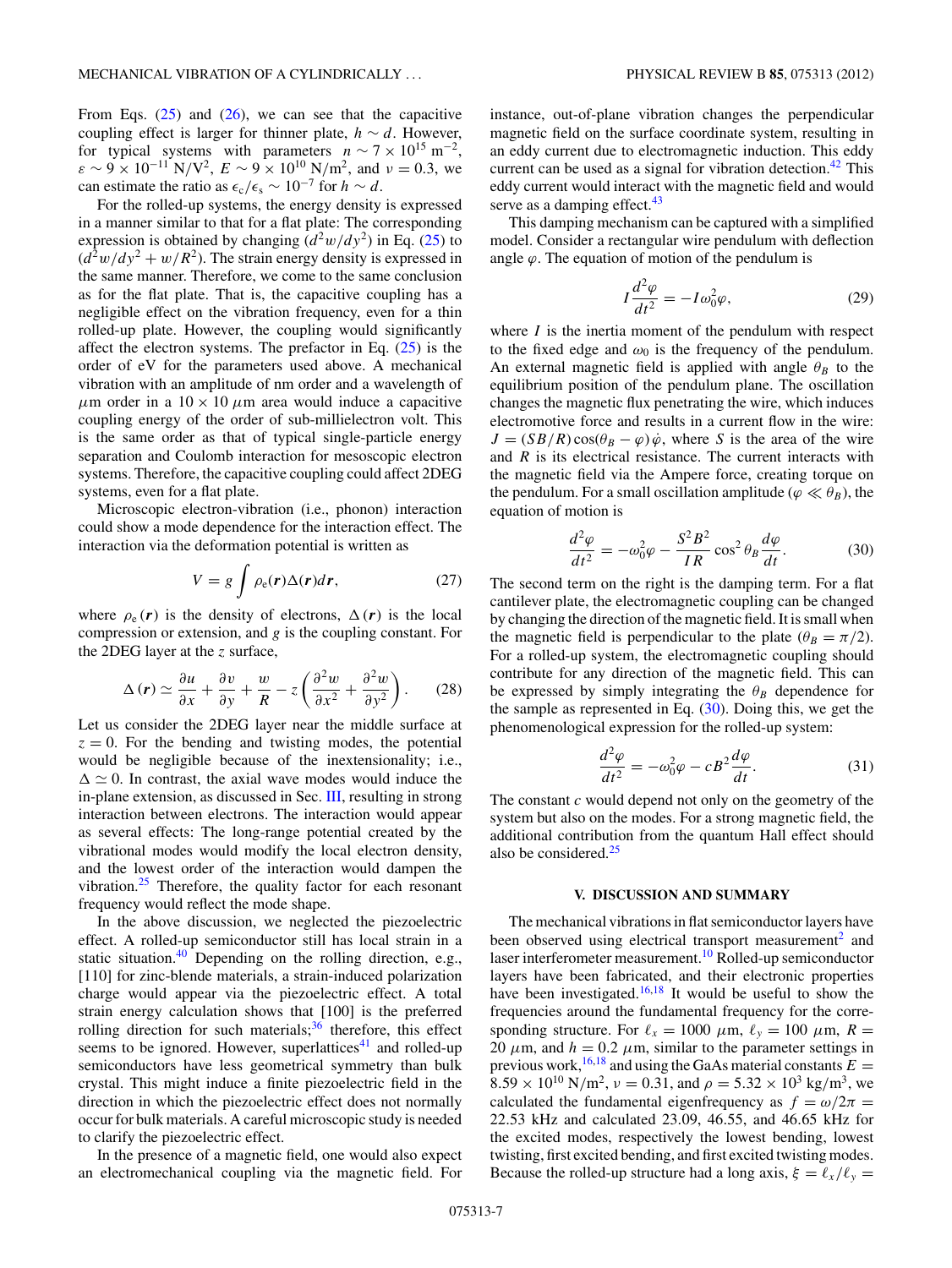<span id="page-7-0"></span>10, the bending mode and corresponding twisting mode had closer frequencies. These resonant frequencies would be expected in future experiments.

In this paper we restricted ourselves to classical physics; however, an important issue related to NEMS is the quantum effect.[8](#page-8-0) The results presented here can be used to estimate the condition for observing a quantum effect on the fundamental frequency of rolled-up semiconductor layers. The energy quantum of the fundamental frequency should be larger than the thermal excitation. As shown in Fig. [2,](#page-3-0) the fundamental frequency is increased by the curvature, and the frequency is approximately twice that of the cantilever plate  $\omega_1/\omega_1^{(0)} \simeq 2$ , near the ring shape  $R \simeq \ell_{\nu}/2\pi$ . For example, for GaAs layer thickness  $h = 50$  nm and circumference length  $\ell_{v} =$  $10h = 500$  nm, the fundamental eigenfrequency for the layer rolled-up in a ring shape is  $f_1 = \omega_1/2\pi \simeq 270$  MHz. The corresponding temperature is about 10 mK, which could be achieved with a dilution refrigerator.

In summary, we have studied the mechanical vibration of a cylindrically rolled-up cantilever shell. We have shown that the axial wave modes have higher frequencies when curvature is induced while the bending and twisting modes have weaker curvature dependence. The axial wave modes obey a scaling law different from that for the bending and twisting modes. Several possible electromechanical coupling mechanisms were considered.

## **ACKNOWLEDGMENTS**

The authors would like to thank F. Grosse, M. Hanke, P. V. Santos, and R. Hey for their useful discussions with us about mechanical vibration. This work was supported by the DFG-JST Strategic Japanese-German Cooperative Program on "Nanoelectronics" (No. FR 930/16-1 and No. AOBJ 548229) and partly supported by Grants-in-Aid (No. 22740191 and No. 23241046) from the Ministry of Education, Culture, Sports, Science, and Technology, Japan.

## **APPENDIX A: STRAIN ENERGY IN FLUGGE SHELL THEORY ¨**

In this Appendix, we explain the derivation of the strain energy in Flügge shell theory.

Under the Kirchhoff-Love approximation ("normals to the undeformed middle surface remain straight and normal to the deformed middle surface and suffer no extension"), each component of the displacement at any point in the thickness of the shell can be expressed using the displacements at the middle surface:

$$
u(z) = u - z \frac{\partial w}{\partial x}, \tag{A1}
$$

$$
v(z) = v\left(1 + \frac{z}{R}\right) - \frac{z}{R}\frac{\partial w}{\partial \theta},\tag{A2}
$$

$$
w(z) = w,\tag{A3}
$$

where  $u$ ,  $v$ , and  $w$  are the displacement components in the  $x$ ,  $\theta$ , and *z* directions at the middle surface, respectively, and  $u(z)$ ,  $v(z)$ , and  $w(z)$  represent the corresponding displacements at the *z* surface. The strain tensors at a point within the thickness are given by

$$
\varepsilon_x = \frac{\partial u(z)}{\partial x},\tag{A4}
$$

$$
\varepsilon_{\theta} = \frac{\partial v(z)}{(R+z)\partial \theta} + \frac{w(z)}{R+z},
$$
 (A5)

$$
\gamma_{x\theta} = \frac{\partial v(z)}{\partial x} + \frac{\partial u(z)}{(R+z)\partial \theta}.
$$
 (A6)

The second term in Eq.  $(A2)$  and the second term in Eq.  $(A5)$ appear because the coordinates sit on a curved surface. The transverse shear strains,  $\gamma_{xz}$  and  $\gamma_{\theta z}$ , and the transverse normal strain,  $\varepsilon_z$ , are assumed to be zero in the Kirchhoff-Love approximation. The strain energy is given by

$$
U = \frac{1}{2} \int dx \int d\theta \int_{-h/2}^{h/2} (R + z) dz
$$
  
 
$$
\times \left[ \frac{E}{1 - v^2} \left( \varepsilon_x^2 + \varepsilon_\theta^2 + 2\nu\varepsilon_x \varepsilon_\theta \right) + \frac{E}{2(1 + v)} \gamma_{x\theta}^2 \right],
$$
 (A7)

where *E* is the Young modulus and *ν* is the Poisson ratio. Substituting Eqs.  $(A4)$ – $(A6)$  with the relations  $(A1)$ – $(A3)$  into Eq. (A7) and integrating out the *z* component gives the strain energy with the displacements at the middle surface [Eq. [\(1\)](#page-1-0)]. To perform the *z* component integration, the  $z/R$  terms in the denominator of Eqs.  $(A5)$  and  $(A6)$  were expanded up to the second order, and the terms up to third order of *h* were remained in the strain energy.

#### **APPENDIX B: BOUNDARY CONDITIONS**

Here we summarize the boundary conditions for the presented system. The system has free boundaries at the  $x = \pm \ell_x/2$  and  $y = \ell_y$  edges and a fixed boundary at the  $y = 0$  edge. The boundary conditions at each edge can be determined using Hamilton's principle as the same framework for deriving the equation of motion. For the fixed boundary edge at  $y = 0$ , we have  $u = v = w = \frac{\partial w}{\partial y} = 0$  as the boundary conditions. For the free boundaries at  $x = \pm \ell_x/2$ , the boundary conditions are

$$
\frac{\partial u}{\partial x} + v \left( \frac{\partial v}{\partial y} + \frac{w}{R} \right) - \frac{h^2}{12R^2} R \frac{\partial^2 w}{\partial x^2} = 0, \quad \text{(B1)}
$$

$$
\frac{\partial u}{\partial y} + \left(1 + 3\frac{h^2}{12R^2}\right)\frac{\partial v}{\partial x} - 3\frac{h^2}{12R^2}R\frac{\partial^2 w}{\partial x \partial y} = 0, \quad (B2)
$$

$$
\frac{1}{R} \left( -\frac{\partial^2 u}{\partial x^2} + \frac{1 - v}{2} \frac{\partial^2 u}{\partial y^2} - \frac{3 - v}{2} \frac{\partial^2 v}{\partial x \partial y} \right) \n+ \frac{\partial^3 w}{\partial x^3} + (2 - v) \frac{\partial^3 w}{\partial x \partial y^2} = 0,
$$
\n(B3)

$$
\frac{1}{R}\left(\frac{\partial u}{\partial x} + v\frac{\partial v}{\partial y}\right) - \frac{\partial^2 w}{\partial x^2} - v\frac{\partial^2 w}{\partial y^2} = 0.
$$
 (B4)

At  $y = \ell_y$ , the boundary conditions are

$$
\left(1 + \frac{h^2}{12R^2}\right)\frac{\partial u}{\partial y} + \frac{\partial v}{\partial x} + \frac{h^2}{12R^2}R\frac{\partial^2 w}{\partial x \partial y} = 0, \quad (B5)
$$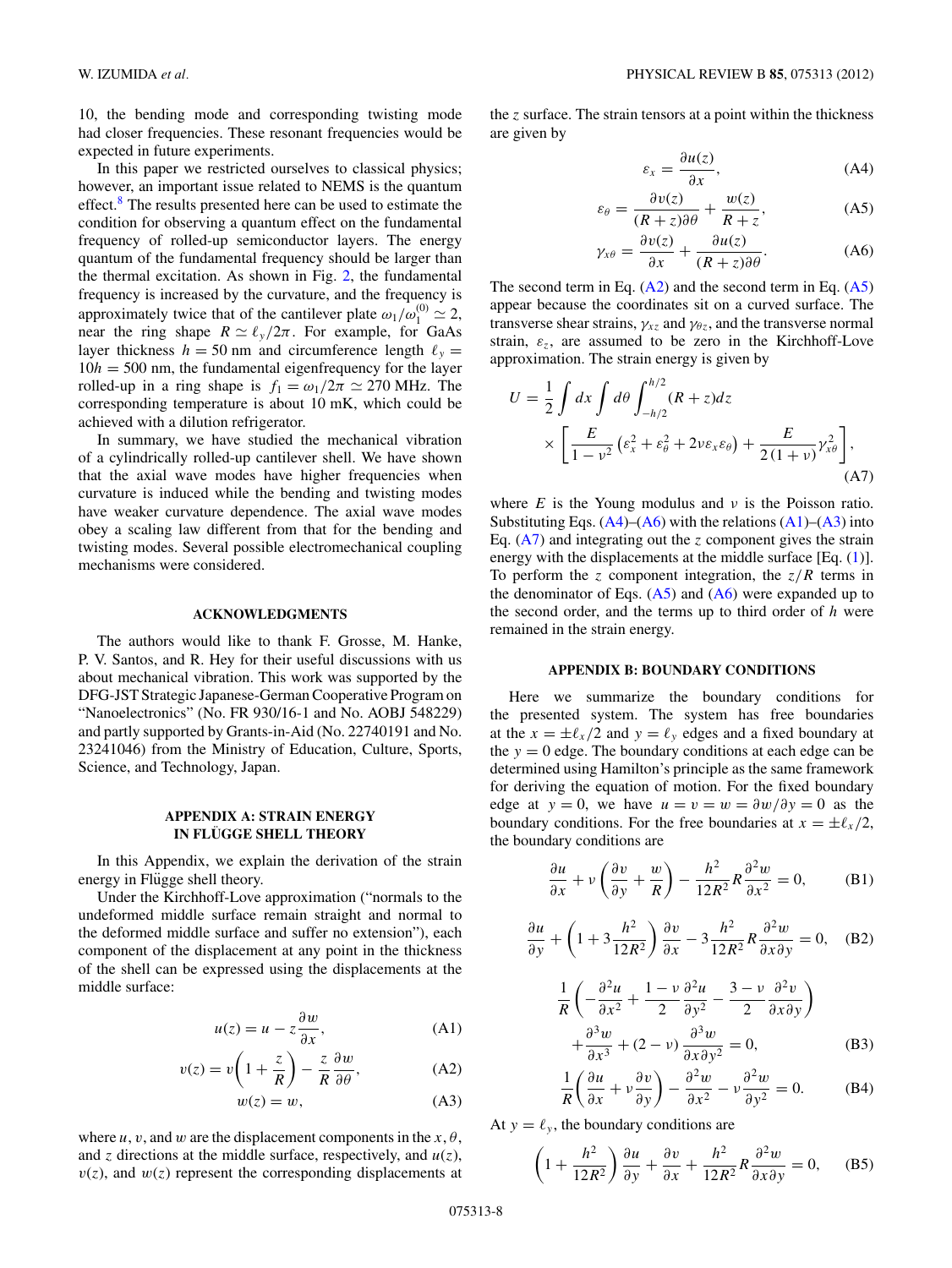<span id="page-8-0"></span>
$$
v\frac{\partial u}{\partial x} + \frac{\partial v}{\partial y} + \left(1 + \frac{h^2}{12R^2}\right)\frac{w}{R} + \frac{h^2}{12R^2}R\frac{\partial^2 w}{\partial y^2} = 0, \quad (B6)
$$

$$
\frac{1}{R} \frac{1 - v}{2} \left( \frac{\partial^2 u}{\partial x \partial y} - 3 \frac{\partial^2 v}{\partial x^2} \right) + \frac{\partial^3 w}{\partial y^3} + (2 - v) \frac{\partial^3 w}{\partial x^2 \partial y} + \frac{1}{R^2} \frac{\partial w}{\partial y} = 0, \quad (B7)
$$

$$
v\frac{\partial^2 w}{\partial x^2} + \frac{\partial^2 w}{\partial y^2} + \frac{w}{R^2} = 0.
$$
 (B8)

## **APPENDIX C: PERTURBATION ANALYSIS**

Here we use perturbation theory to evaluate the analytical expression for the curvature-induced frequency. To keep the analysis simple, we consider the plane wave specified by  $\mathbf{k} = (k_x, k_y)$  for the mode and consider the curvature-induced term only within the shallow shell approximation; i.e., the  $\hat{L}_F$ term is neglected in the  $\hat{L}'$  term in Eq. [\(5\)](#page-2-0). The unperturbed eigenfrequencies and eigenfunctions are

$$
\omega_{LA}^{(0)} = \sqrt{\frac{E}{(1 - v^2)\rho}} k,
$$
  

$$
u_{LA}^{(0)} = \frac{1}{\sqrt{l_x l_y}} (\cos \theta_k e_x + \sin \theta_k e_y) \exp(i\mathbf{k} \cdot \mathbf{r}), \quad (C1)
$$

$$
\omega_{\text{TA}}^{(0)} = \sqrt{\frac{E}{2(1+\nu)\rho}} k,
$$
  

$$
u_{\text{TA}}^{(0)} = \frac{1}{\sqrt{l_x l_y}} (-\sin \theta_k e_x + \cos \theta_k e_y) \exp(i\mathbf{k} \cdot \mathbf{r}), \qquad (C2)
$$

$$
\omega_{\rm OP}^{(0)} = h \sqrt{\frac{E}{12(1 - v^2)\rho}} k^2, \quad \mathbf{u}_{\rm OP}^{(0)} = \frac{1}{\sqrt{l_x l_y}} \mathbf{e}_z \exp(i\mathbf{k} \cdot \mathbf{r}), \tag{C3}
$$

where  $k = \sqrt{k_x^2 + k_y^2}$ ,  $e_x$  ( $e_y$ ,  $e_z$ ) is the unit vector in the *x* (*y*, *z*) direction, and  $\theta_k = \arctan(k_y/k_x)$ . Equations (C1)– (C3) respectively represent the in-plane longitudinal, in-plane transverse, and out-of-plane modes. Each eigenfunction is normalized in the  $\ell_x \times \ell_y$  square. The calculated first- and second-order perturbation corrections for the out-of-plane mode are

$$
\Lambda_{\rm OP}^{(1)} = \int d\mathbf{r} \, \mathbf{u}_{\rm OP}^{(0)*} \hat{L}' \mathbf{u}_{\rm OP}^{(0)} = \frac{1}{R^2},\tag{C4}
$$

$$
\Lambda_{\text{OP}}^{(2)} = -\sum_{j} \frac{\left| \int d\mathbf{r} \mathbf{u}_{j}^{(0)*} \hat{L}' \mathbf{u}_{\text{OP}}^{(0)} \right|^{2}}{\Lambda_{j}^{(0)} - \Lambda_{\text{OP}}^{(0)}}
$$
  
= 
$$
-\frac{1}{R^{2}} \left\{ 1 - (1 - \nu^{2}) \left( \frac{k_{x}}{k} \right)^{4} \right\},
$$
(C5)

where summation *j* in Eq. (C5) is taken for  $j = LA$ , TA, and relation  $\Lambda_j^{(0)} - \Lambda_{\text{OP}}^{(0)} \simeq \Lambda_j^{(0)}$  is used to obtain the final expression of Eq. (C5). Using Eqs. (C4) and (C5), we calculate the effect of the curvature on the frequency:

$$
\omega_{\rm OP} = \omega_{\rm OP}^{(0)} \sqrt{1 + 12(1 - \nu^2) \frac{k_x^4}{k^8 h^2 R^2}}.
$$
 (C6)

In this equation, the curvature modification appear as  $1/R^2$ , and the effect is larger for a larger  $k_x$ .

There is also a correction for the  $k_x = 0$  modes. As can be seen from Eqs.  $(C4)$  and  $(C5)$ , the first- and second-order perturbations for the frequency completely cancel each other for the  $k_x = 0$  modes. The  $k_x = 0$  out-of-plane mode function is modified within the first order of  $\hat{L}'$  as

$$
\mathbf{u}_{\rm OP} = \mathbf{u}_{\rm OP}^{(0)} - \sum_j \frac{\int d\mathbf{r} \mathbf{u}_j^{(0)*} \hat{L}' \mathbf{u}_{\rm OP}^{(0)}}{\Lambda_j^{(0)} - \Lambda_{\rm OP}^{(0)}} \mathbf{u}_j^{(0)}
$$
  
= 
$$
\frac{1}{\sqrt{l_x l_y}} \left( \mathbf{e}_z - \frac{1}{i k_y R} \mathbf{e}_y \right) \exp(i k_y y). \tag{C7}
$$

Therefore, the inextensionality relation, Eq. [\(14\)](#page-4-0), holds for the  $k_x = 0$  modes.

\* izumida@cmpt.phys.tohoku.ac.jp

- <sup>1</sup>A. N. Cleland, *Foundations of Nanomechanics* (Springer, Berlin, 2002).
- <sup>2</sup>H. Yamaguchi, Y. Tokura, S. Miyashia, and Y. Hirayama, *[Phys.](http://dx.doi.org/10.1103/PhysRevLett.93.036603)* Rev. Lett. **93**[, 036603 \(2004\).](http://dx.doi.org/10.1103/PhysRevLett.93.036603)
- <sup>3</sup>N. Lambert, I. Mahboob, M. Pioro-Ladrière, Y. Tokura, S. Tarucha, and H. Yamaguchi, [Phys. Rev. Lett.](http://dx.doi.org/10.1103/PhysRevLett.100.136802) **100**, 136802 [\(2008\).](http://dx.doi.org/10.1103/PhysRevLett.100.136802)
- 4J. P. Eisenstein, H. L. Stormer, V. Narayanamurti, A. Y. Cho, A. C. Gossard, and C. W. Tu, [Phys. Rev. Lett.](http://dx.doi.org/10.1103/PhysRevLett.55.875) **55**, 875 (1985).
- <sup>5</sup>J. G. E. Harris, R. Knobel, K. D. Maranowski, A. C. Gossard, N. Samarth, and D. D. Awschalom, [Phys. Rev. Lett.](http://dx.doi.org/10.1103/PhysRevLett.86.4644) **86**, 4644 [\(2001\).](http://dx.doi.org/10.1103/PhysRevLett.86.4644)
- <sup>6</sup>N. Ruhe, G. Stracke, C. Heyn, D. Heitmann, H. Hardtdegen, T. Schäpers, B. Rupprecht, M. A. Wilde, and D. Grundler, *[Phys.](http://dx.doi.org/10.1103/PhysRevB.80.115336)* Rev. B **80**[, 115336 \(2009\).](http://dx.doi.org/10.1103/PhysRevB.80.115336)
- ${}^{7}$ A. Naik, O. Buu, M. D. LaHaye, A. D. Armour, A. A. Clerk, M. P. Blencowe, and K. C. Schwab, [Nature \(London\)](http://dx.doi.org/10.1038/nature05027) **443**, 193 (2006).
- 8A. D. O'Connell, M. Hofheinz, M. Ansmann, R. C. Bialczak, M. Lenander, E. Lucero, M. Neeley, D. Sank, H. Wang, M. Weides, J. Wenner, J. M. Martinis, and A. N. Cleland, [Nature \(London\)](http://dx.doi.org/10.1038/nature08967) **464**, [697 \(2010\).](http://dx.doi.org/10.1038/nature08967)
- 9J. Stettenheim, M. Thalakulam, F. Pan, M. Bal, Z. Ji, W. Xue, L. Pfeiffer, K. W. West, M. P. Blencowe, and A. J. Rimberg, [Nature](http://dx.doi.org/10.1038/nature09123) (London) **466**[, 86 \(2010\).](http://dx.doi.org/10.1038/nature09123)
- 10H. Okamoto, D. Ito, K. Onomitsu, H. Sanada, H. Gotoh, T. Sogawa, and H. Yamaguchi, Phys. Rev. Lett. **106**[, 036801 \(2011\).](http://dx.doi.org/10.1103/PhysRevLett.106.036801)
- 11V. Y. Prinz, V. A. Seleznev, A. K. Gutakovsky, A. V. Chehovskiy, V. V. Preobrazhenskii, M. A. Putyato, and T. A. Gavrilova, [Physica](http://dx.doi.org/10.1016/S1386-9477(99)00249-0) E **6**[, 828 \(2000\).](http://dx.doi.org/10.1016/S1386-9477(99)00249-0)
- $12V$ . Y. Prinz, V. A. Seleznev, A. V. Prinz, and A. V. Kopylov, [Sci.](http://dx.doi.org/10.1088/1468-6996/10/3/034502) [Technol. Adv. Mater.](http://dx.doi.org/10.1088/1468-6996/10/3/034502) **10**, 034502 (2009).